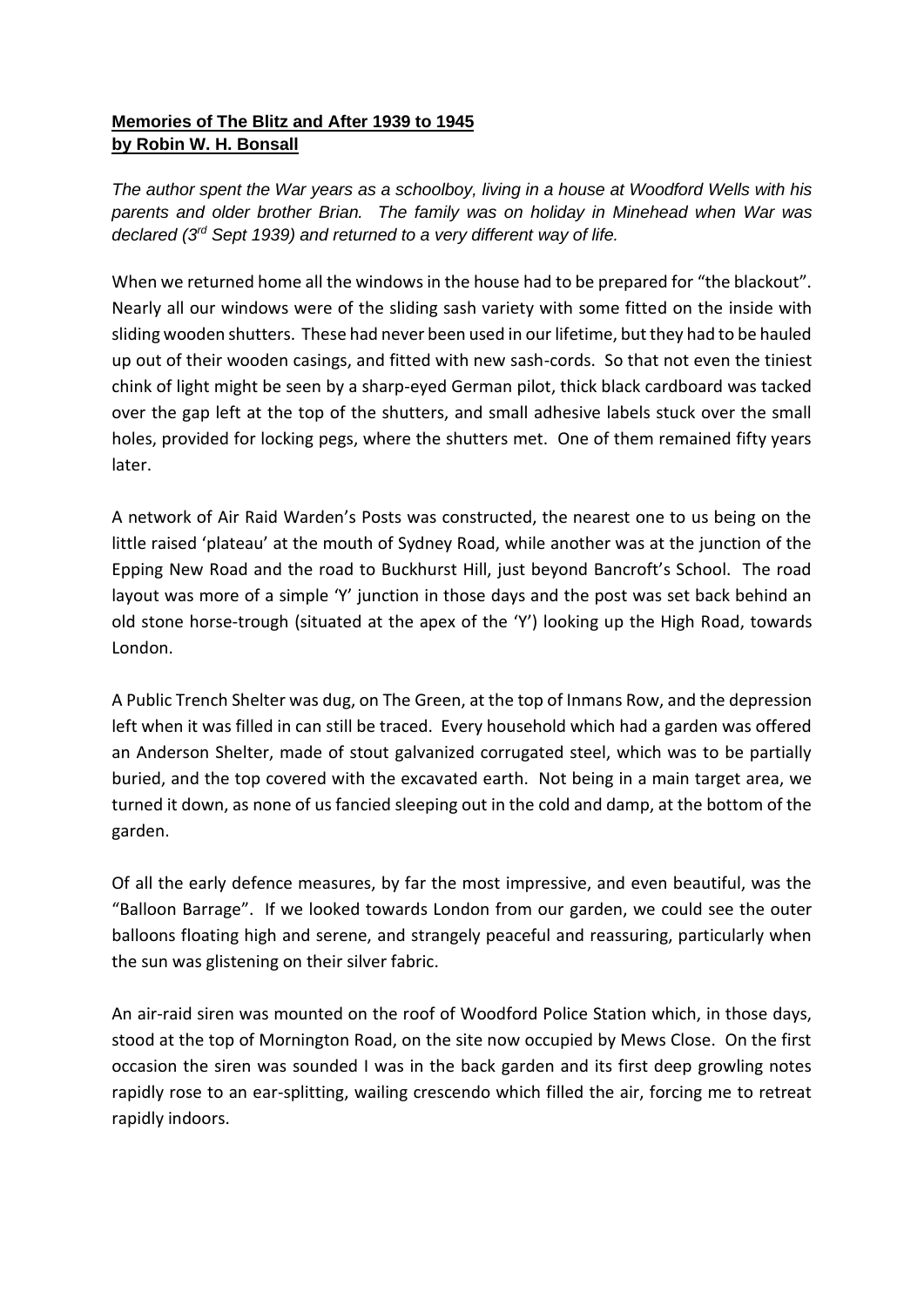When the assault on London began in earnest, there was a raid every night for at least two months. Our first real scare was on the night of 14<sup>th</sup> August 1940 when we plainly heard the throbbing note of a German plane approaching, growing ever louder and more menacing. When almost overhead the engine note suddenly rose as though it was diving and we caught a faint descending whistle, which rapidly grew to a shrill crescendo, totally enveloping us and blotting out all else. There was a shattering explosion and a violent shock as everything heaved and moved like an earthquake. Even the coats hanging in the hall blew sideways, and a faint haze of dust hung in the air, but we soon realized that the house appeared to be intact. The next morning we discovered that the bomb had fallen several hundred yards away, in Sydney Road, at a point about 50 yards below the junction with Friary Lane, damaging a stable building, and just inside the entrance gates of about the only property which stood on that left side of the road.

The closest missiles of the whole war, fortunately just 2lb incendiaries, fell in the mouth of Barclay Oval across the main road from us, throwing a white glare through the glass panel of the front door. Brian and I were excited to find the base of the container (from which the incendiaries were released) in the flower bed in the front of the house. It was painted a dark cream colour, and the small circular marks made by the noses of the bombs could clearly be seen on the paintwork. To our intense annoyance, our parents insisted that it be handed in to the Police, although there was nothing remotely 'secret' about it!

During a raid we were constantly straining our ears to hear the chilling sounds of falling bombs and, in most cases, we could judge that they were sufficiently far away not to pose a threat. Several of the nearer bombs were either delayed action, or duds. When these struck the ground, instead of the expected shattering explosion, there was a jolt, followed by a prolonged shuddering of the ground when one could literally feel the bomb burrowing deep into the earth. One such fell near the mouth of Sydney Road where it joins Sunset Avenue, others in the grounds of Harts Hospital, at the bottom of The Green and one on The Green at the top of Monkhams Avenue.

Easily the most devastating weapons of The Blitz were the parachute mines which were quite haphazard and indiscriminate. Three of these mines fell close enough to give us a severe shaking. The first fell on  $27<sup>th</sup>$  September in Lords Bushes, close to Knighton Lane and Monkhams Lane, causing severe blast damage in the houses fronting the High Road, and to many other properties. The closest mines to us fell on 16<sup>th</sup> November in the area around Tudor Close and the third mine fell on 5<sup>th</sup> January 1941 in Charter Road, in the area behind the Sir Wilfred Lawson Hotel which stood back from the Woodford High Road, beyond The Castle and at the top of Chingford Lane. We also had friends who lived in Eastwood Road, South Woodford, who had the awful experience of having a mine fall at the end of their road, but failing to explode because the parachute caught up in a tree. There it hung, precariously, until the Naval team came to render it safe.